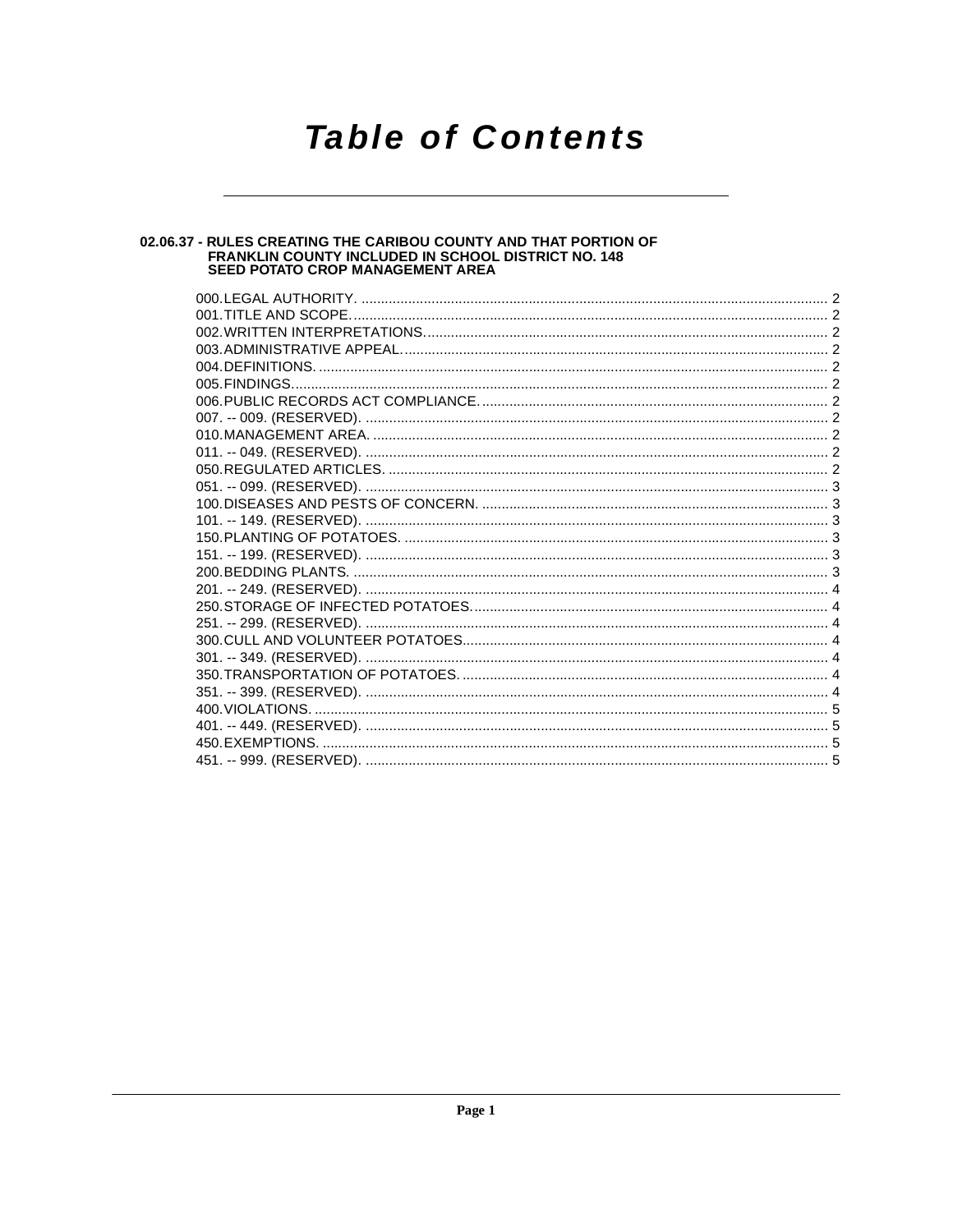#### **IDAPA 02 TITLE 06 Chapter 37**

#### <span id="page-1-0"></span>**02.06.37 - RULES CREATING THE CARIBOU COUNTY AND THAT PORTION OF FRANKLIN COUNTY INCLUDED IN SCHOOL DISTRICT NO. 148 SEED POTATO CROP MANAGEMENT AREA**

#### <span id="page-1-1"></span>**000. LEGAL AUTHORITY.**

This chapter is adopted under the legal authority of Title 22, Chapter 10, and Title 22, Chapter 5, Idaho Code. (3-23-98)

#### <span id="page-1-2"></span>**001. TITLE AND SCOPE.**

**01. Title**. The title of this chapter is "Rules Creating the Caribou County and that Portion of Franklin ncluded in School District No. 148 Seed Potato Crop Management Area". (3-23-98) County Included in School District No. 148 Seed Potato Crop Management Area".

**02. Scope**. This chapter has the following scope: These rules shall govern procedures for planting, transporting and storing of potatoes, identification, inspection of bedding plants and treatment of cull and volunteer potatoes in Caribou and that Portion of Franklin County included in School District No. 148 Seed Potato Crop Management Area.

#### <span id="page-1-3"></span>**002. WRITTEN INTERPRETATIONS.**

There are no written interpretations of these rules. (3-23-98)

#### <span id="page-1-4"></span>**003. ADMINISTRATIVE APPEAL.**

There is no provision for administrative appeals before the Department of Agriculture under this chapter. Hearing and appeal rights are pursuant to Title 67, Chapter 52, Idaho Code. (3-23-98)

#### <span id="page-1-13"></span><span id="page-1-5"></span>**004. DEFINITIONS.**

The Idaho Department of Agriculture adopts the definitions set forth in Sections 22-501 and 22-1002, Idaho Code. (3-23-98)

#### <span id="page-1-14"></span><span id="page-1-6"></span>**005. FINDINGS.**

The adoption of this rule will confer benefits to the seed potato industry. The establishment of a crop management area was requested by the growers in Caribou and a portion of Franklin counties pursuant to Section 22-1003, Idaho Code. The proposed rule is necessary to prevent the introduction of pests and diseases of significance in the crop management area. (3-23-98) management area.

#### <span id="page-1-18"></span><span id="page-1-7"></span>**006. PUBLIC RECORDS ACT COMPLIANCE.**

These rules are public records available for inspection and copying at the department. (3-23-98)

#### <span id="page-1-8"></span>**007. -- 009. (RESERVED).**

#### <span id="page-1-17"></span><span id="page-1-9"></span>**010. MANAGEMENT AREA.**

The management area includes the following: (3-23-98)

- <span id="page-1-12"></span>**01. Caribou County**. All of Caribou County, Idaho. (3-23-98)
- <span id="page-1-15"></span>**02. Franklin County**. That portion of Franklin County, Idaho, included in School District number 148. (3-23-98)

#### <span id="page-1-10"></span>**011. -- 049. (RESERVED).**

#### <span id="page-1-11"></span>**050. REGULATED ARTICLES.**

<span id="page-1-19"></span><span id="page-1-16"></span>**01. Irish Potato**. All plants and plant parts of the Irish potato, Solanum tuberosum. (3-23-98)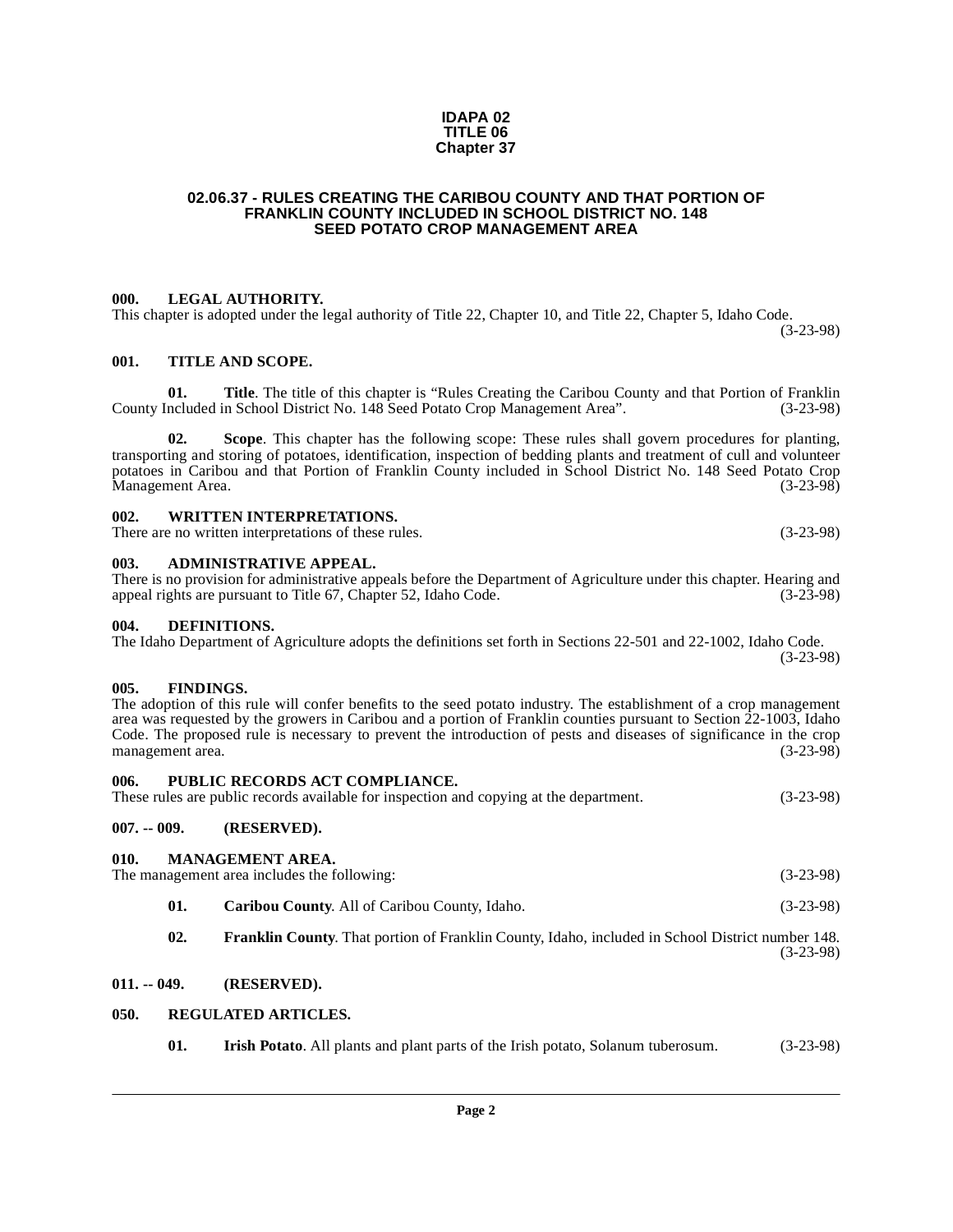#### **IDAHO ADMINISTRATIVE CODE**  IDAPA 02.06.37 - Rules Creating Caribou County and a<br>Department of Agriculture **Portion of Franklin County Seed Potato Management** Area **Portion of Franklin County Seed Potato Management Area**

<span id="page-2-14"></span>**02.** Green Peach Aphid Hosts. All plants which are hosts to the green peach aphid, Myzus persicae, but not limited to peach and apricot trees and bedding plants. (3-23-98) including but not limited to peach and apricot trees and bedding plants.

<span id="page-2-6"></span>**03. Any Host**. Any host which may spread or assist in the spread of any of the diseases or pests of  $\text{concern.}$  (3-23-98)

#### <span id="page-2-0"></span>**051. -- 099. (RESERVED).**

#### <span id="page-2-1"></span>**100. DISEASES AND PESTS OF CONCERN.**

<span id="page-2-22"></span><span id="page-2-16"></span><span id="page-2-12"></span><span id="page-2-10"></span>

| 01. | <b>Leaf Roll.</b> Net necrosis or leaf roll.                                                     | $(3-23-98)$ |
|-----|--------------------------------------------------------------------------------------------------|-------------|
| 02. | <b>Ring Rot.</b> Ring rot, Corynebacterium sepedonicum.                                          | $(3-23-98)$ |
| 03. | Columbia Root Knot Nematode. Columbia root knot nematode, Meloidogyne chitwoodii.                | $(3-23-98)$ |
| 04. | Green Peach Aphid. Green peach aphid, Myzus persicae, a vector of the leaf roll virus. (3-23-98) |             |
| 05. | <b>Northern Root Knot Nematode.</b> Northern root knot nematode, Meloidogyne hapla.              | $(3-23-98)$ |
|     |                                                                                                  |             |

<span id="page-2-18"></span><span id="page-2-13"></span><span id="page-2-11"></span>**06. Corky Ring Spot**. Corky ring spot, a disease caused by tobacco rattle virus. (3-23-98)

<span id="page-2-23"></span><span id="page-2-21"></span>**07. Powdery Scab**. Powdery scab, Spongospora subterranea (Wallr.) Lagerh. f. sp. subterranea. (3-23-98)

**08. Stubby Root Nematode**. Stubby root nematode, Paratrichodorus pachydermus, Paratrichodorus Trichodorus primitivus. (3-23-98) christiei, Trichodorus primitivus.

<span id="page-2-20"></span><span id="page-2-19"></span><span id="page-2-17"></span>**09. Potato Late Blight**. Potato late blight, a disease caused by Phytophthora infestans. (3-23-98)

#### <span id="page-2-2"></span>**101. -- 149. (RESERVED).**

#### <span id="page-2-3"></span>**150. PLANTING OF POTATOES.**

**01.** Management Area. No person shall plant any potatoes in the management area except those which have met standards for recertification of the Idaho Crop Improvement Association (hereinafter referred to as ICIA) or equivalent agency of another state or political jurisdiction in accordance with Section 22-503, Idaho Code. (3-23-98)

<span id="page-2-9"></span>**02.** Certification. All plantings of potatoes except those in home gardens which are fifteen one hundredths (.15) acre or less shall be entered for certification with ICIA. (3-23-98)

<span id="page-2-15"></span>**03. Home Garden Inspection**. Potatoes planted shall be subject to inspection by the Department, and ontrol measures shall be taken if necessary. (3-23-98) proper control measures shall be taken if necessary.

#### <span id="page-2-4"></span>**151. -- 199. (RESERVED).**

#### <span id="page-2-8"></span><span id="page-2-5"></span>**200. BEDDING PLANTS.**

<span id="page-2-7"></span>Aphid Inspection. All bedding plants shall be subject to inspection by the Director for aphids. If aphids are found, the plants shall be treated by a method approved by the Director. Such methods may include destruction of the infested plants. (3-23-98)

<span id="page-2-24"></span>**02. Treatment For Infestation**. Bedding plants in transit to the management area shall be subject to inspection for aphids and if found infested, treated in a manner approved by the Director before delivery to the management area. (3-23-98) management area.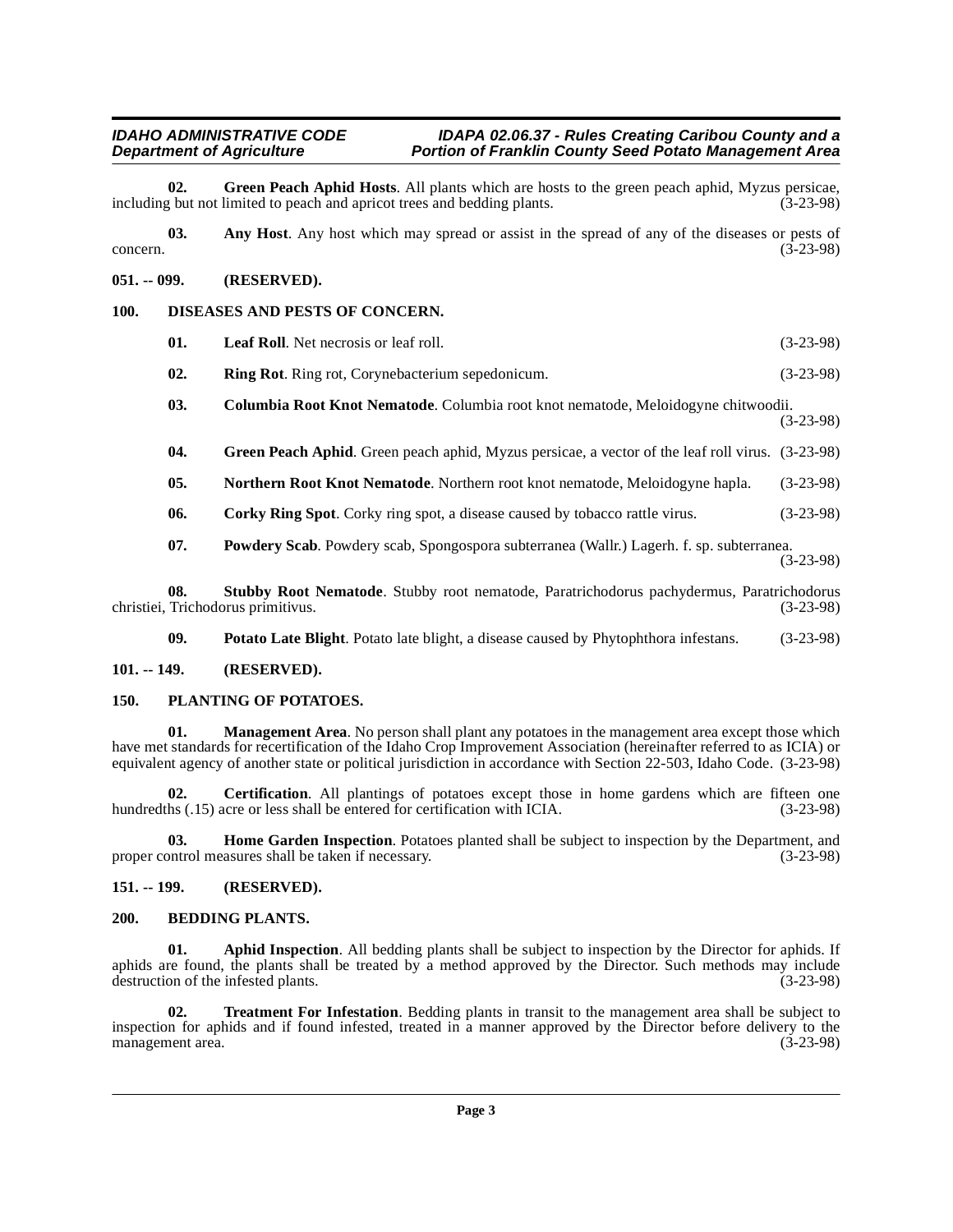#### **IDAHO ADMINISTRATIVE CODE**  IDAPA 02.06.37 - Rules Creating Caribou County and a<br>Department of Agriculture **Portion of Franklin County Seed Potato Management** Area **Portion of Franklin County Seed Potato Management Area**

<span id="page-3-19"></span>**03. Treatment Of Property**. The Director may order treatment of property on which there are bedding cut floral arrangements where he determines such treatment is necessary to control aphids. (3-23-98) plants or cut floral arrangements where he determines such treatment is necessary to control aphids.

#### <span id="page-3-0"></span>**201. -- 249. (RESERVED).**

#### <span id="page-3-17"></span><span id="page-3-1"></span>**250. STORAGE OF INFECTED POTATOES.**

<span id="page-3-9"></span>**01. Diseases Or Pests Of Concern**. When a disease or pest of concern is found in a field of potatoes within the management area by ICIA inspectors, ICIA and the grower shall notify the Department. Prior to harvest, the owner shall notify the Department of his intent for storage, sale or disposal of the potatoes. If the potatoes are stored, the owner shall notify the Department of the intended disposition prior to removal from storage and the destination of the potatoes and tare shall be approved by the Department. All potatoes coming under this subsection shall be removed from the management area no later than March 1 of the vear following harvest. (3-23-98) shall be removed from the management area no later than March 1 of the year following harvest.

<span id="page-3-14"></span>**02. Notification To The Department**. When a disease or pest of concern is first detected in a lot of potatoes in storage within the management area, the ICIA and the Federal/State Inspection Service shall notify the Department before any portion of the lot is removed and the Department must approve the method of disposition of the portion to be removed. (3-23-98)

#### <span id="page-3-2"></span>**251. -- 299. (RESERVED).**

#### <span id="page-3-7"></span><span id="page-3-3"></span>**300. CULL AND VOLUNTEER POTATOES.**

<span id="page-3-15"></span>**01. Plant Growth**. All plant growth on cull potato piles shall be controlled by an EPA and state approved chemical or mechanical measure including, but not limited to, burial with a minimum of eighteen (18) inches of soil, field spreading no more than two (2) potato layers and composting. (3-23-98) inches of soil, field spreading no more than two  $(2)$  potato layers and composting.

<span id="page-3-8"></span>**02. Destroying Volunteer Potatoes**. It shall be the responsibility of each landowner or manager within the management area to destroy all cull piles and volunteer potatoes growing on summer fallow, set-aside and noncultivated areas of his property. In the event that the landowner or manager fails to destroy such plants, the Director may order them destroyed at the expense of the landowner.

#### <span id="page-3-4"></span>**301. -- 349. (RESERVED).**

#### <span id="page-3-18"></span><span id="page-3-5"></span>**350. TRANSPORTATION OF POTATOES.**

<span id="page-3-16"></span>**Responsibilities**. It shall be the responsibility of the growers of rejected lots to keep contaminated trucks and equipment, infested vegetable matter and foliage from contaminating public roadways, neighboring fields and cellars. (3-23-98) and cellars. (3-23-98)

<span id="page-3-11"></span>**02. In Transit**. Potatoes in transit through the management area shall be only in covered and sealed vehicles. Potatoes in transit through the management area shall not be unloaded in the management area. (3-23-98)

<span id="page-3-13"></span>**03.** Introduction Of Pests. Introduction into the management area of any of the pests or diseases listed n 100 by a contaminated vehicle or any other means shall constitute a violation of this rule. (3-23-98) in Section 100 by a contaminated vehicle or any other means shall constitute a violation of this rule.

<span id="page-3-12"></span>**04.** Inspection. Before any lot of potatoes can be brought into the management area, the lot shall have been inspected, certified, and tagged by ICIA, the Federal-State Inspection Service or a recognized equivalent agency of another state or territory in accordance with Section 22-503, Idaho Code. (3-23-98) of another state or territory in accordance with Section 22-503, Idaho Code.

<span id="page-3-10"></span>**05. Failure To Pass Inspection**. Potatoes which have not passed a state field certification shall not be brought to any facility in the management area which was placed in operation after promulgation of these rules, for storage, grading, packing or any other purpose except retail food sale. (3-23-98)

#### <span id="page-3-6"></span>**351. -- 399. (RESERVED).**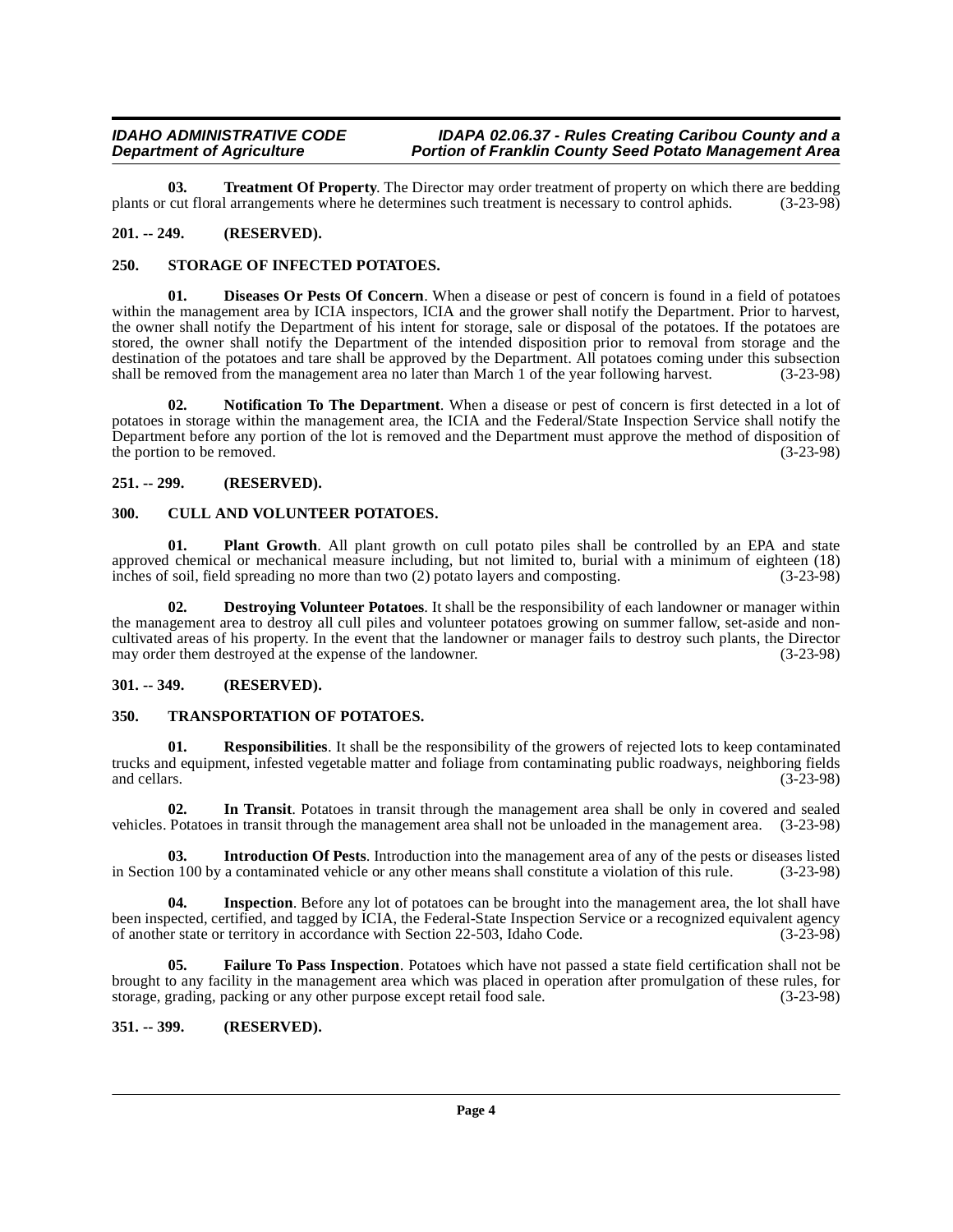#### **IDAHO ADMINISTRATIVE CODE**  IDAPA 02.06.37 - Rules Creating Caribou County and a **Department of Agriculture Portion of Franklin County Seed Potato Management Area**

#### <span id="page-4-5"></span><span id="page-4-0"></span>**400. VIOLATIONS.**

Any person who violates any provision of this rule or who interferes with the carrying out of the provisions of this rule shall be guilty of a civil offense, and may be liable for treble the damages sustained and all costs of the suit including a reasonable attorney's fee. In addition, a civil fine of not more than three thousand dollars (\$3,000) may be imposed per incident of violation, as provided in Idaho Code, Section 22-1006. (3-23-98)

#### <span id="page-4-1"></span>**401. -- 449. (RESERVED).**

#### <span id="page-4-4"></span><span id="page-4-2"></span>**450. EXEMPTIONS.**

Potatoes for human and animal consumption, grown outside the Caribou County and that Portion of Franklin County included in School District No. 148 Seed Potato Crop Management Area shall be treated with a sprout inhibitor before being offered for sale within the Caribou County and that Portion of Franklin County included in School<br>District No. 148 Seed Potato Crop Management Area. (3-23-98) District No. 148 Seed Potato Crop Management Area.

<span id="page-4-3"></span>**451. -- 999. (RESERVED).**